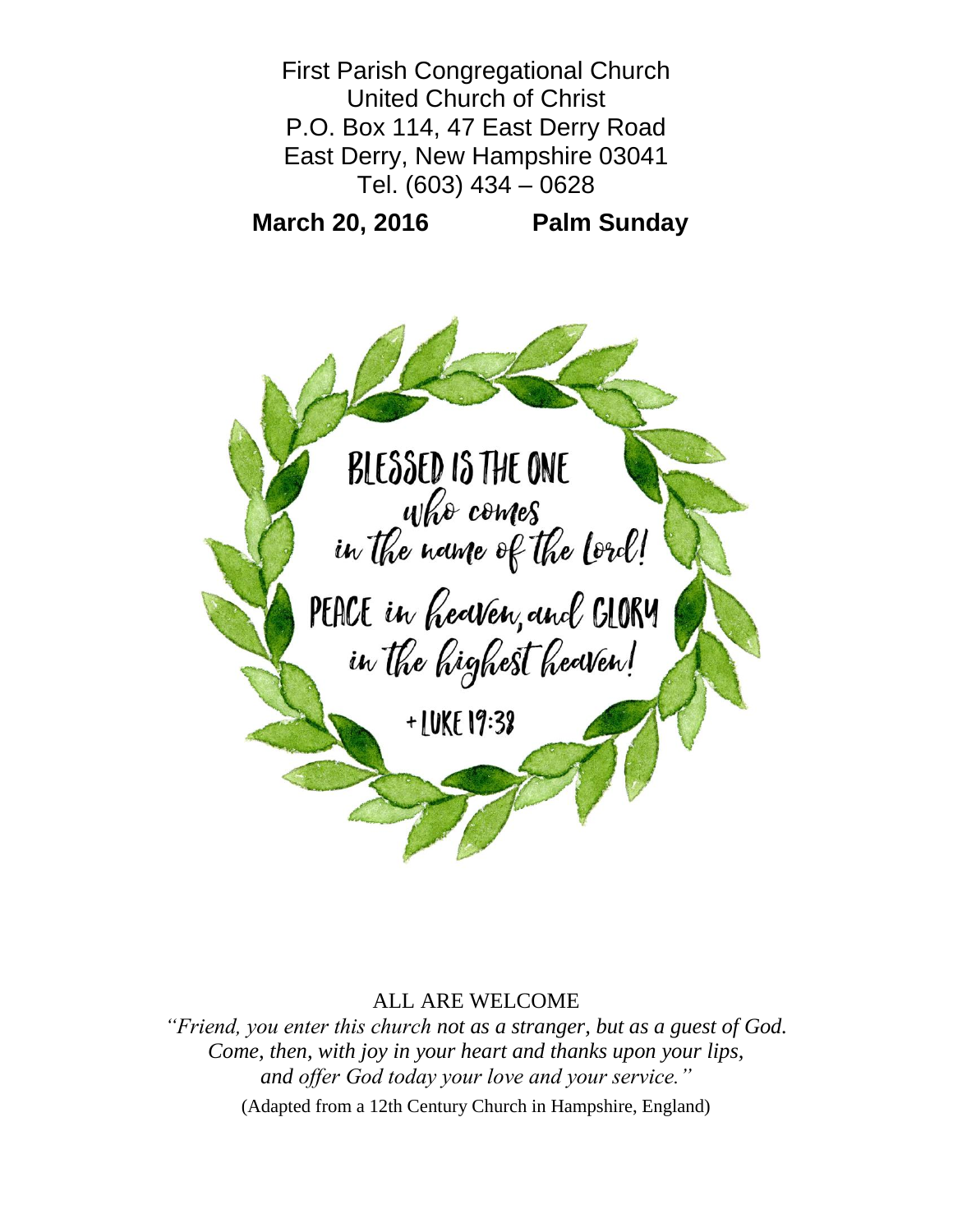## *March 20, 2016 Palm Sunday*

WELCOME & ANNOUNCEMENTS & JOYS AND CONCERNS

## **WE GATHER INTO THE PRESENCE OF GOD**

MOMENT OF SILENCE Lighting the Candles

\*HYMN NO. 213 *"Hosanna, Loud Hosanna"*

\*CALL TO WORSHIP

One: Jesus is coming

## **All: Shout Hosanna**

- One: He's riding on a donkey
- **All: Shout Hosanna**
- One: Open the gates
- **All: Shout Hosanna**
- One: Open the ancient doors
- **All: Shout Hosanna**
- One: Don't be afraid
- **All: Shout Hosanna**
- One: Wave the branches
- **All: Shout Hosanna**
- One: Spread out your coats
- **All: Shout Hosanna**
- One: Peace on earth
- **All: Shout Hosanna**
- One: Glory in the highest heaven
- **All: Shout Hosanna**
- \*PRAYER OF INVOCATION (in unison)
- **Save us Lord!**
- **Hosanna!**

**To you who triumphed over death,**

**we sing our praise.**

**Your steadfast love endures forever.** 

**As we face your death**

**and recall the week of your suffering,**

**may we do so with a joy**

**that anticipates the celebration**

**of your resurrection;**

**may we do so with the confidence**

**to turn to you**

## **in both life and death. Amen.**

\*SONG OF PRAISE #760 **(Ma-si-thi) Amen siyakudumisa (repeat x1)**

**Amen Bawo, Amen Bawo, Amen siyakudumisa (Sing Amen) Amen, we praise your name, O God (repeat x1) Amen, Amen, Amen, Amen, Amen we praise your name, O God.**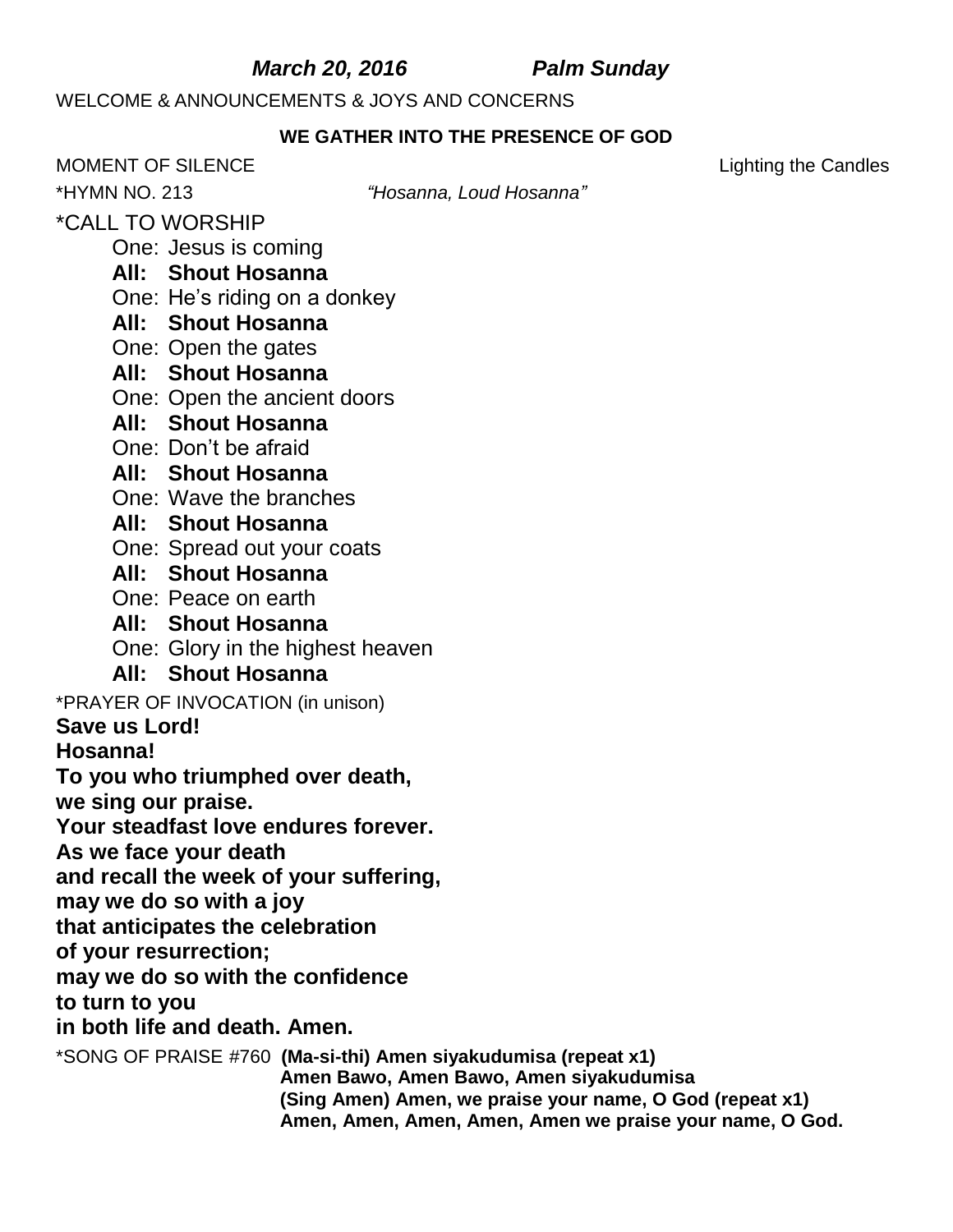### CHILDREN'S OFFERING *"I'm Gonna Sing"*

**I'm goin' a sing when the Spirit says sing (x2)**

**I'm goin' a sing when the Spirit says sing, and obey the Spirit of the Lord.**

### PRAYER OF DEDICATION (in unison)

**Dear God, we offer you our gifts with thanks and praise, be with us and guide us all of our days. Teach us how to love each other, and to shine your light into the world. Amen.** CHILDREN'S MESSAGE Sue Handy Sue Handy

## THE LORD'S PRAYER

**Our Father, who art in heaven, Hallowed be Thy name. Thy kingdom come; Thy will be done; on earth as it is in heaven. Give us this day our daily bread and forgive us our debts as we forgive our debtors. Lead us not into temptation, but deliver us from evil; for Thine is the Kingdom, and the Power, and the Glory forever. Amen.** (Children may now go to their Sunday School classes).

\*HYMN NO. 215 *"Ride On! Ride On in Majesty"*

### **WE HEAR GOD'S WORD FOR US**

| <b>SCRIPTURE</b>    | Luke 19:28-40              | (N.T. p. 85)                    |
|---------------------|----------------------------|---------------------------------|
| <b>SERMON</b>       | Make Jerusalem Great Again | The Rev. Heidi Carrington Heath |
| <b>CHOIR ANTHEM</b> | "Hosanna, Hosanna"         | Joseph Martin                   |

### **WE RESPOND WITH PRAYER**

| PASTORAL PRAYER        |
|------------------------|
| <b>CHORAL RESPONSE</b> |

"Out of the Depths"

### **WE RESPOND WITH OUR FINANCIAL GIFTS**

OFFERTORY INVITATION

\*DOXOLOGY #562 **Take my gifts and let me love you, God who first of all loved me, gave me light and food and shelter, gave me life and set me free, now because your love has touched me, I have love to give away, now the bread of love is rising, loaves of love to multiply!**

## \*PRAYER OF DEDICATION

**Richly bless and multiply these offerings of gratitude that all whose lives they touch may know the grace and power of your love. Amen.**

| WE ARE SENT OUT TO LOVE AND SERVE A LOVING, SERVING GOD |                              |  |  |
|---------------------------------------------------------|------------------------------|--|--|
| *HYMN NO. 216                                           | "All Glory, Laud, and Honor" |  |  |
| <b>BENEDICTION</b>                                      |                              |  |  |
| <b>BENEDICTION RESPONSE</b>                             | "To Calvary"                 |  |  |
| <b>POSTLUDE</b>                                         |                              |  |  |
|                                                         |                              |  |  |

*\*Indicates all that are able may stand.*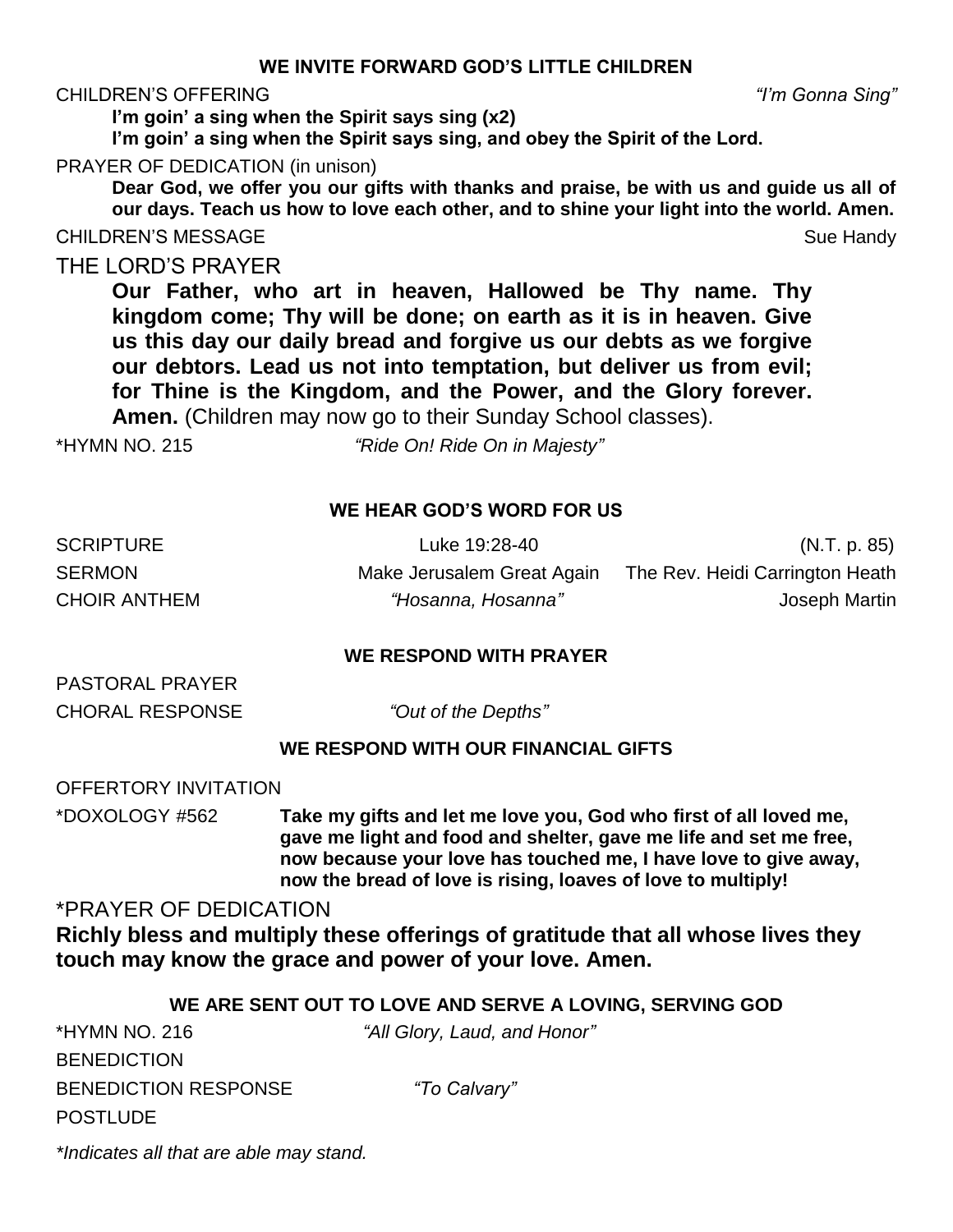### **Welcome Visitors! As members of the United Church of Christ we say: "No matter who you are or where you are on life's journey, you are welcome here!" We mean it! Please introduce yourself to an usher or come meet Pastor Deborah or Pastor Heidi. Thank you for worshiping with us. We are so glad that you with us today.**

MINISTERS OF THE CHURCH MINISTERS OF THE CHURCH DEACONS OF THE MONTH CINC CINC CIND CONSERVERSE CONSERVERSE CONSERVERSE PRODUCED AT A CONSERVERSION CONSERVERSION OF THE MONTH LAY READER **Reni Harnden** Reni Harnden (1999) and the set of the set of the set of the set of the set of the set of the set of the set of the set of the set of the set of the set of the set of the set of the set of the set USHERS **Stanley and Holly Gorgol** USHERS **Stanley and Holly Gorgol** Tom and Andrea Cooper Michael Bryan GREETER(s) Beth Hunter SENIOR PASTOR THE REV. Dr. Deborah Roof ASSOCIATE PASTOR The Rev. Heidi Carrington Heath MUSIC DIRECTOR Susan Handy ORGANIST **GRANIST** CONSULTER STATES AND THE SERVICE OF STATES AND THE SERVICE OF STATES AND THE SERVICE OF STATES AND THE SERVICE OF STATES AND THE SERVICE OF STATES AND THE SERVICE OF STATES AND THE SERVICE OF STATES AND ADMINISTRATIVE ASSISTANT AND ALL THE SERVICE OF A LINE OF A LINE OF A LINE OF A LINE OF A LINE OF A LINE OF A

### **First Parish Activity Calendar**

### **Sunday, March 20**

7:00am Best Breakfast ~ Currier 8:00am Historic Preservation ~ Archive 8:00am Youth Ministry ~ A/B 9:00am Sr. Choir Rehearsal ~ Music Rm 10:00am Worship ~ Sanctuary 10:15am Sunday School ~ John 11:15am Children's Choir ~ Luke 11:30am Mission  $\sim$  A/B 11:35am Handchime Rehearsal ~ Luke 1:00pm Pack 405 Pinewood Derby ~ **Currier** 

**Monday, March 21**

| 7:00pm | Troop 405 ~ Currier/AB/Nursery |
|--------|--------------------------------|

## **Tuesday, March 22**

- 9:30am Nutfield Gym ~ Currier
- 4:00pm GS Troop 20993 ~ Currier
- 6:15pm GS Troop 20321 ~ Luke
- 6:30pm AA ~ Library
- 7:00pm Facilities ~ Cook
- 7:00pm OA ~ A/B

## **Wednesday, March 23**

| 8:30am             | Rehab Fundraising Com. ~ A/B  |
|--------------------|-------------------------------|
| 6:00 <sub>pm</sub> | GS Troop $13152 -$ John       |
| 7:00pm             | AA 12 Step Workshop ~ Nursery |
|                    |                               |

# **Thursday, March 24**

## **Maundy Thursday**

| Daisy Trp $11080 \sim$ John            |
|----------------------------------------|
| Maundy Thursday Supper ~               |
| Currier                                |
| Maundy Thursday Service ~<br>Sanctuary |
|                                        |

## **Friday, March 25**

### **Holy Friday**

| 1:00 <sub>pm</sub> | Holy Friday Ecumenical Service ~ |
|--------------------|----------------------------------|
|                    | Sanctuary                        |
| 7:00 <sub>pm</sub> | AA Serenity Sisters $\sim$ A/B   |

## **Saturday, March 26**

7:30pm AA ~ Currier

### **Sunday, March 27 EASTER SUNDAY**

6:30am Sunrise Service ~ Broadview Farm 7:00am Easter Breakfast Buffet ~ Currier 10:00am Easter Service ~ Sanctuary 3:00pm Patel family gathering ~ Currier